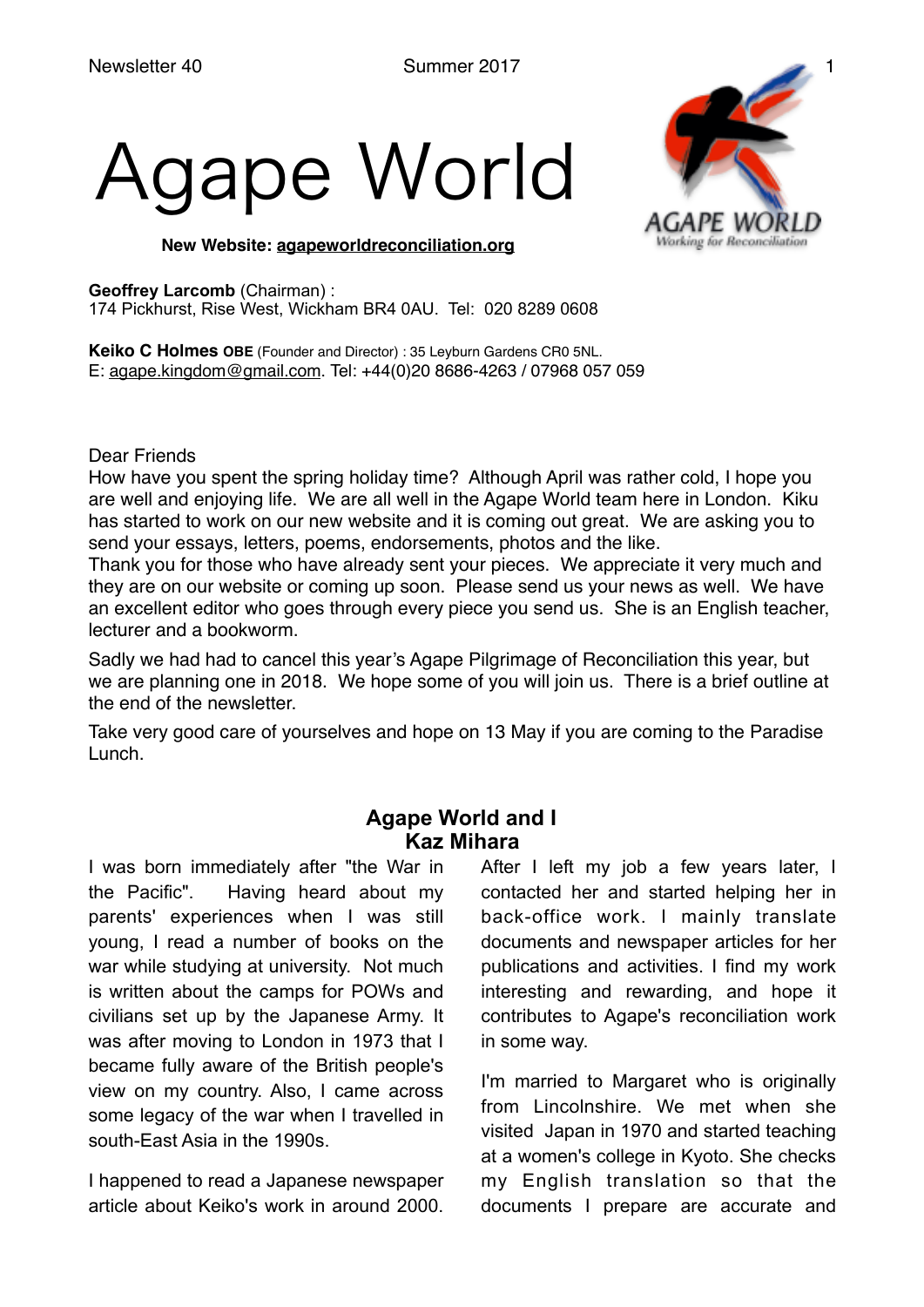the other in Barcelona.

readable. We have two grown-up daughters, one of whom lives with us and

**William Mundy's Story - Part II**

I think I should give credit to one of the guards in charge of the working parties on the airfield. He spoke English and explained that his father was a doctor in Japan, having trained in Edinburgh, UK, and it was his intention to follow suit after the war. He was very thoughtful for his working group and would leave them to work whilst he went to scrounge food for them. All went well until on one occasion a senior Japanese officer group seeing the group not at work and unguarded, enquired of the Japanese guard's location. Of course he was disciplined in the usual Japanese way: a severe beating. The result was no further consideration for the workers.

Improving a road surface had once seen us working through the village of Wai, where when working near a hut, a hand would pass some gift under the attack wall. Ambon was, at that time, a Christian community and in spite of the risk the villagers showed great kindness.

Not all working parties had pleasant endings; on one occasion a group was taken to Ambon to

unload petrol drums from a ship onto layers of bamboo, which sprung up when its load was made lighter. The result was having the flesh torn from the inside of both legs, which turned into tropical ulcers.

On another working party collecting wood for the cookhouse, the "mad sergeant major" as we called him, tried to show off his swordsmanship by tackling a banana plant, bending the sword completely out of shape as a result. He proceeded to bend it straight again by standing on one end. Gradually as the months went by, malnutrition, the glare from the white coral and the rough brittle surface on which one

walked without footwear, took its toll. I myself had the two ulcers already mentioned, beriberi which caused my legs to rub together from the knees up, and eyes which were badly infected by pellagra. Nevertheless, I had to keep going until the end of November 1943 when I was advised I was to return to Java on a Sick Draft. I was most disappointed when shortly afterwards I was told that I would no longer be going as a more serious case had taken my place.

However, God was still directing my paths because I later learnt that the Americans torpedoed the ship I would have been on, and a Japanese plane machine-gunned those in the water. It was reported that all who had been on board perished, though a rumour told that one prisoner got to safety.

Shortly after this, I was walking along the perimeter fence when the guard in the tower bawled at me for not bowing as I passed. He indicated that I was not to move but stand where I was. When he was relieved from duty he marched me back to the guard room and made me stand outside. I stood there for two or more hours, not being able to understand why I had not been beaten, though God knew. Then I was dismissed making sure I bowed correctly before departing.



Left: William with Keio students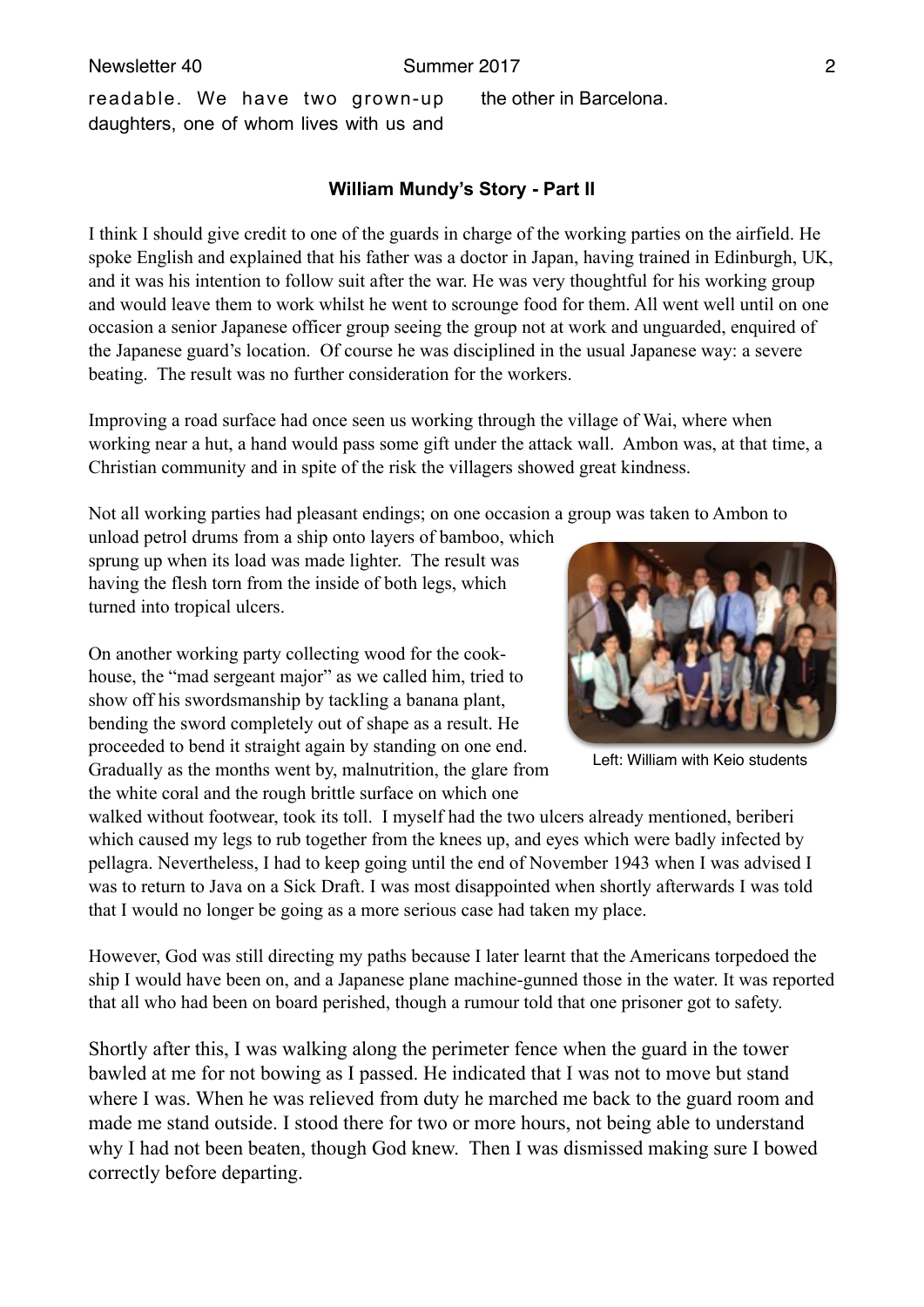## Newsletter 40 Summer 2017



My opportunity to return to Java came in April 1944 when I went on board the *Techno Maru.* We sailed from Ambon on 1 May and slept on the open deck with those who were very ill "housed" under hung tarpaulin. During the journey there was one most horrific incident. The first I knew of it was when one of our Warrant Officers rushed past, pursued by the "mad sergeant major." Apparently a drunk Japanese soldier had challenged one our colleagues to a jujitsu fight. Having thrown him around the deck, he finally cut off his head with his sword. The Warrant Officer had

tried to intervene but under Japanese Marine law the Sergeant Major, not the Captain, was in charge. Other Japanese guards were able to restrain him for the rest of the journey. (to be continued)

# **Keio University**



Keio University is one of the best known private Universities in Japan. William Mundy has visited there in Tokyo. Keiko is often invited to talk to the students. We would like to show you a photo of those days.

*We first made contact*  with Keiko via the *B ri ti sh Em b a s s y i n Tokyo in March 2010.*  We had asked the *Embassy if they knew of any way that we could visit Japan, and hopefully go to the site where Linda's father Arthur Jones was a POW. Within a matter of weeks of making our initial contact, Keiko had incorporated us into the* 

**Linda & Kevin**

*J a p a n i n O c t o b e r 2010. Whilst in Japan, we visited a number of places where POWs were held all of which had a memorial for the POWs. The final place was where Linda's father was held in Omi c am p 1 3 b , N i i g a t a prefecture, but sadly no memorial.* 

*It was during our visit that we decided that* 

*we would like to see a memorial in the area where the camp was located in honour of the sixty POWs who had died there (58 B r i t i s h a n d 2*  American), and for *those who survived and r e t u r n e d h o m e t o continue their lives, like Linda's father.*

*It was early in 2014 that we heard that the* 

*g r o u p t h a t s h e w a s ta king t o*